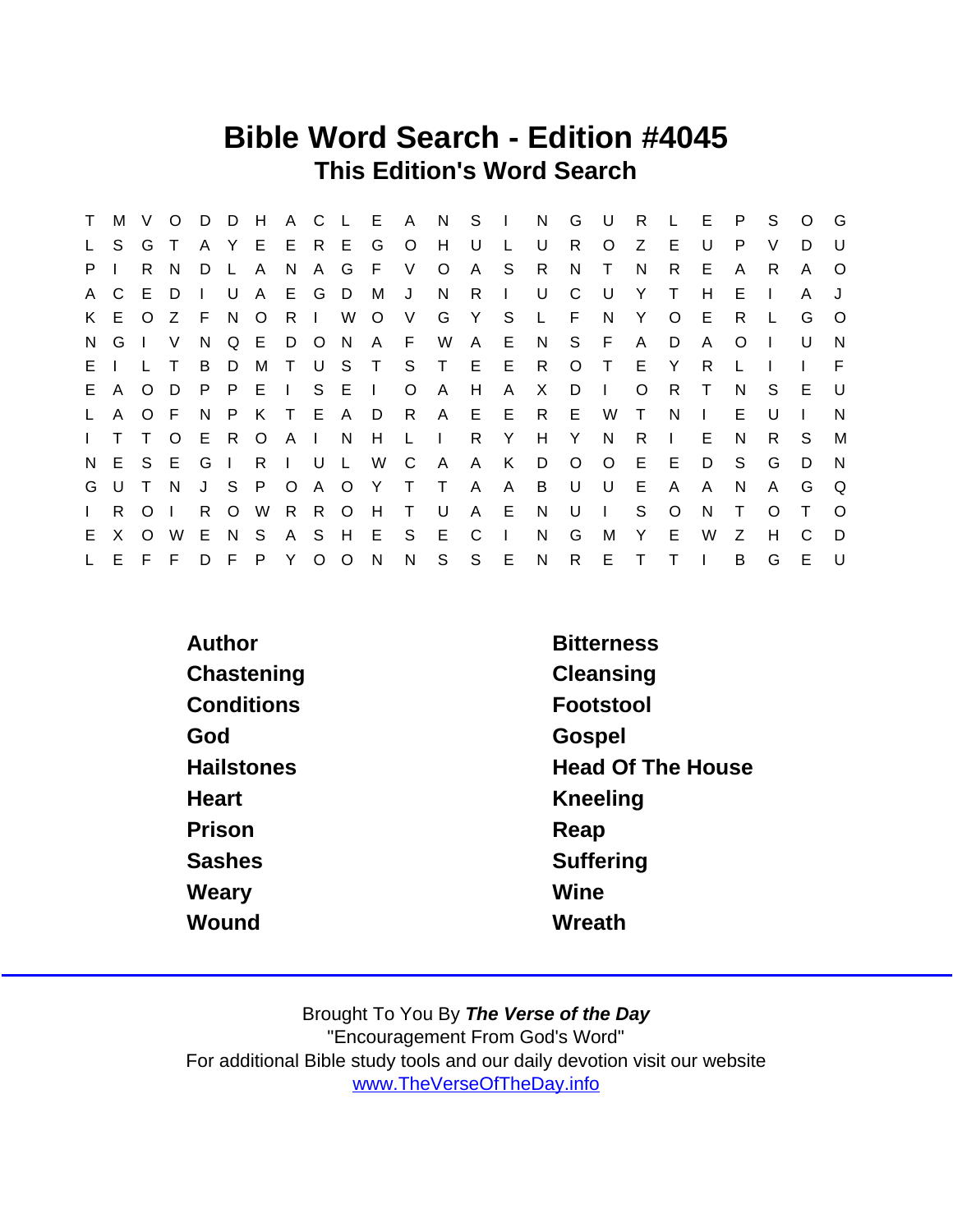## Bible Word Search - Edition #4045 Word Search Answer Guide

| t            |              | $m \vee o$     |              |              | d d      | H             |         |  |                   |                   | a C L E A N S I N |          |              |              |              | G u r L E      |              |              |                | P              | S.             | $\circ$      | G            |
|--------------|--------------|----------------|--------------|--------------|----------|---------------|---------|--|-------------------|-------------------|-------------------|----------|--------------|--------------|--------------|----------------|--------------|--------------|----------------|----------------|----------------|--------------|--------------|
| $\mathbf{L}$ | S.           | G t            |              |              |          |               |         |  |                   | a y e E r e g o H |                   | <b>u</b> | $\sim 1$ .   |              | u ro         |                | Z.           | $\mathbf{e}$ | $\mathsf{u}$   | P.             | $\mathsf{V}$   | d            | $\mathbf{u}$ |
| p.           |              | $\mathsf{r}$   | <sup>N</sup> |              | $d \mid$ |               |         |  | an Agfv           |                   | $\circ$           |          | A S r        |              | n            | $-t$           | n.           | $\mathsf{r}$ | e              | A              | r              | a            | $\Omega$     |
| a            | $\mathbf{C}$ |                | e D          |              |          |               |         |  |                   |                   | lua eg Dmjnrl U   |          |              |              | $\mathbf{C}$ | <b>u</b>       | y            | $-t$         | H              | E.             | $\blacksquare$ | a            |              |
| K            | e            | O z            |              |              | f No     |               | $r - i$ |  | w O               | $\mathsf{V}$      | g                 |          |              | y S L F      |              | n              | y            | $\circ$      | E.             | R.             | $\mathbf{L}$   | g            | $\circ$      |
|              | NG i v       |                |              |              |          |               |         |  |                   | ng Edona FW       |                   |          |              | a e N S F    |              |                | a            | d            | $\mathsf{A}$   | $\circ$        | - i-           | u            | n            |
|              | Ei           | L t            |              |              | b d      |               |         |  |                   |                   | m Tusts TE e      |          |              | $\mathsf{r}$ |              | $O$ T          | $E \quad y$  |              | R.             | $\Box$         | i.             | i.           | $\mathbf{f}$ |
| E.           |              | a O d          |              |              |          | p p e i S e i |         |  |                   | $\circ$           | a                 | H        | A            | $\mathbf{x}$ | $d \mid$     |                | $\circ$      | R.           | $\top$         | n              | S.             | $\mathbf{e}$ | <b>u</b>     |
| $\mathsf{L}$ | a            | O f            |              |              | n P      | k.            | t e A D |  |                   | r a               |                   | e —      |              | E R          | e            | W              | $\top$       | N.           | $\mathcal{L}$  | $\mathbf{e}$   | u              | - 1          | n            |
| $\mathbf{L}$ | t            | T o            |              |              |          |               |         |  |                   |                   | e Roai N H I i r  |          | $\mathsf{V}$ |              |              | H Y n          | R            | $\sim 1$ .   | Е              | N.             | $\mathsf{r}$   | <sub>S</sub> | m            |
| N.           | e            | S E            |              |              |          |               |         |  | g I r i U I w C   |                   | a a               |          | $\mathsf{k}$ | $\mathsf{d}$ | $\circ$      | $\overline{O}$ | e            | E            | D              | S.             | G              | d            | n            |
| G            |              | u T N          |              |              |          |               |         |  |                   |                   | j Sp O a o y t ta |          | $\mathsf{a}$ | b            |              | u U            | e            | a            | A              | N <sub>N</sub> | a              | g            | q            |
| i.           | $\mathbf{r}$ | O <sub>1</sub> |              | $\mathbf{r}$ | $\circ$  |               |         |  |                   | W r R O H T U     |                   | A        | e            | n            |              | u i            | S            | $\circ$      | n              | $\top$         | O              | t            | $\circ$      |
| e            | $\mathsf{X}$ | $\circ$        |              |              |          |               |         |  | W e N S A S H E S |                   | e c               |          | $\mathbf{i}$ | n            | g            | m              | $\mathsf{V}$ | E            | W              | Z              | H              | - C          | d            |
| $\Gamma$ .   |              | e F f          |              |              |          | d f p y o o n |         |  |                   | n S               |                   | S        | E            | N            | R            | E.             | $T$ $T$      |              | $\blacksquare$ | B              | $\mathbf{q}$   | $\mathbf{e}$ | u            |

Conditions: Diagonal Footstool: Vertical God: Diagonal Gospel: Horizontal Heart: Vertical **Kneeling: Vertical** Prison: Vertical Reap: Vertical Sashes: Horizontal Suffering: Diagonal Weary: Diagonal Wine: Vertical Wound: Diagonal Wreath: Diagonal

Author: Horizontal **Bitterness: Horizontal** Chastening: Diagonal Cleansing: Horizontal Hailstones: Diagonal Head Of The House: Diagonal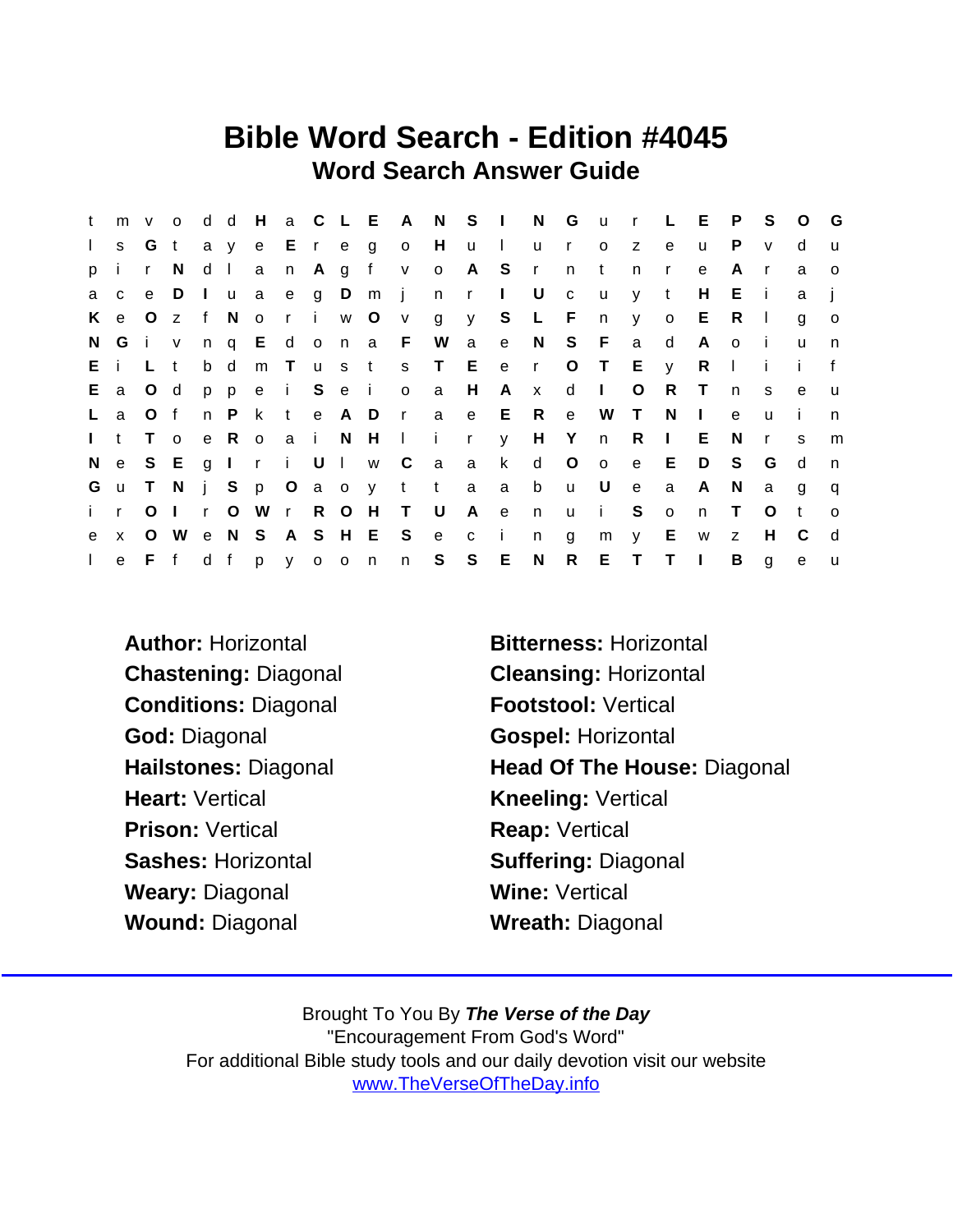# Bible Word Search - Edition #4045 Words Used And Their Definitions

#### Author

A person who writes; Jesus is referred to this when our faith is placed in Him

**Bitterness** 

A frozen form of latent anger and resentment. Often is an outcome of persistent emotional imbalance.

**Chastening** 

Giving a punishment

Cleansing

Purification; Removal of anything that makes something or someone dirty or filthy

**Conditions** 

The state of a place or situation; Terms of an agreement

Footstool

A piece of furniture used to elevate the feet

God

His name in Hebrew is YHVH, often pronounced as Yahweh or Jehovah; Only deity worshiped by the Israelites; Main person of the Godhead in the Trinity

**Gospel** Good news

**Hailstones** 

Pieces of ice that fall from clouds during some storms

Head Of The House

A role of leadership, held by the oldest man in Hebrew society